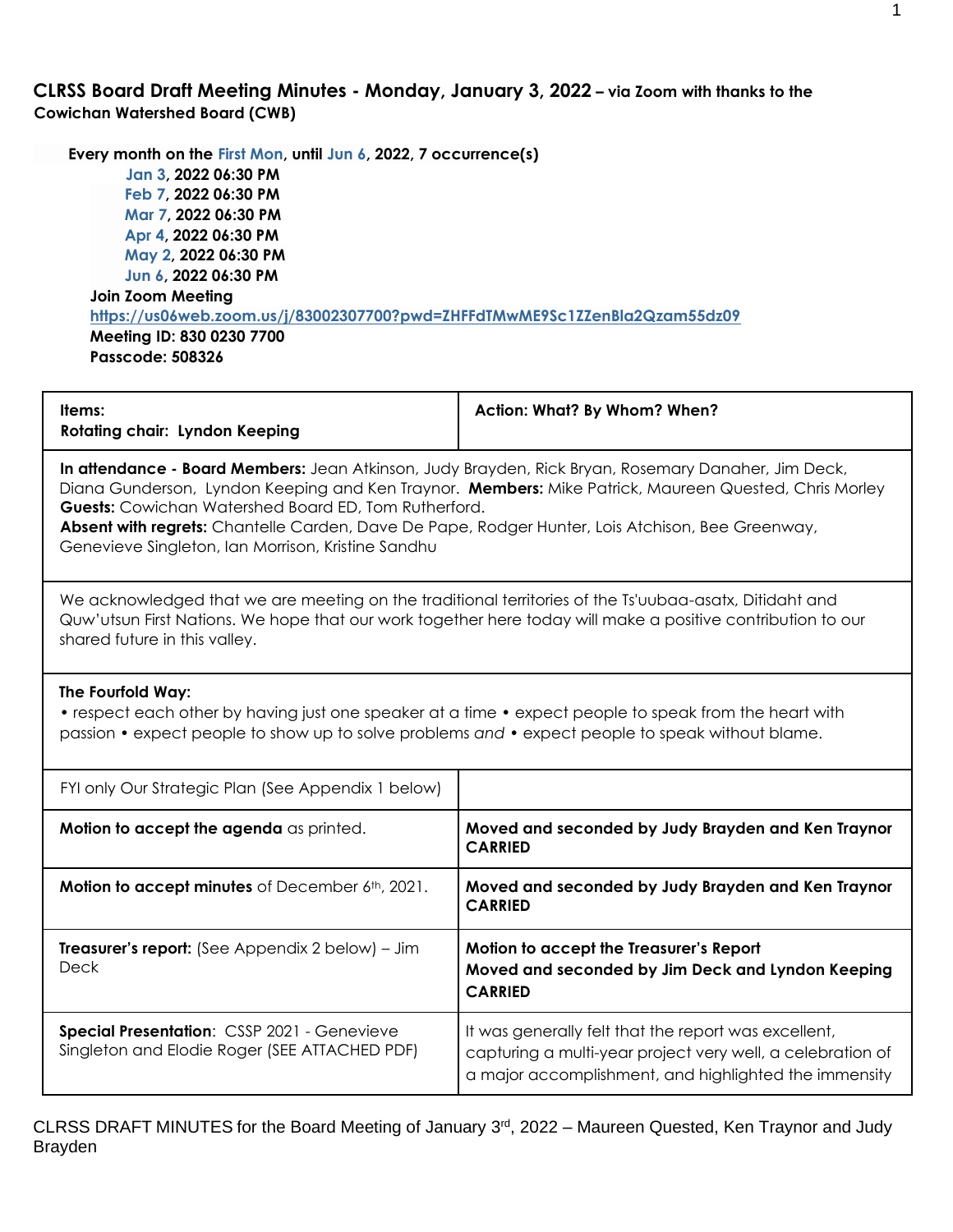|                                                                                                                                                                    | of the program with which we were involved.<br>The public education and youth engagement were more<br>important to CLRSS than shown in the report, but it<br>pointed out good lessons to be learned. Ken suggested<br>there was an opportunity to reach out to people who<br>had been enrolled in the program and to do some follow-<br>up. Rosemary recommended Ken send a letter to Elodie<br>expressing our appreciation of the report.                                                                                                                                                                |
|--------------------------------------------------------------------------------------------------------------------------------------------------------------------|-----------------------------------------------------------------------------------------------------------------------------------------------------------------------------------------------------------------------------------------------------------------------------------------------------------------------------------------------------------------------------------------------------------------------------------------------------------------------------------------------------------------------------------------------------------------------------------------------------------|
| <b>Guest remarks</b> from the Town of Lake Cowichan<br>Councillor, Kristine Sandhu                                                                                 | Nil                                                                                                                                                                                                                                                                                                                                                                                                                                                                                                                                                                                                       |
| Guest remarks from CVRD Area F Director, Ian<br>Morrison                                                                                                           | Nil: Ken will send a note to Ian following up on Little<br>Beach.                                                                                                                                                                                                                                                                                                                                                                                                                                                                                                                                         |
| <b>Guest Remarks</b> from Cowichan Watershed<br><b>Board - Tom Rutherford</b>                                                                                      | Conservation Licence Holder - Scott Northrup will be<br>representing DFO making 6 parties in consultation on this<br>issue.<br>The combination of western and indigenous involvement<br>is unique in B.C.<br>Re: wood in river - At this time, no one has responsibility<br>for this issue. Tom will try to get a meeting organized to<br>find a working group already in place - possibly the CWB                                                                                                                                                                                                        |
|                                                                                                                                                                    | Riparian Working Group.                                                                                                                                                                                                                                                                                                                                                                                                                                                                                                                                                                                   |
| <b>President's Report:</b>                                                                                                                                         | Nil                                                                                                                                                                                                                                                                                                                                                                                                                                                                                                                                                                                                       |
| <b>Business Arising from the Minutes and Other Written</b><br>Reports:                                                                                             | Facilitated meeting should take place within the next 2<br>months.                                                                                                                                                                                                                                                                                                                                                                                                                                                                                                                                        |
| 1. Special facilitated meeting - further<br>discussion about "CLRSS Signature Summer<br>Event". Further to the December meeting,<br>what are the attendees' ideas? | Comments: given possible Covid complications, maybe<br>we should 'hang back' this year and watch for<br>opportunities to arise<br>Must keep our 3 strategic goals of support for weir,<br>youth engagement, & protecting lake short lands<br>front and center<br>Small activities rather than a signature event<br>Need to keep a high profile to accomplish our<br>goals<br>Rick mentioned the value of RCU and how it<br>brought in paddlers from Victoria to Comox this<br>year.<br>A Zoom meeting Jan. 4 at 3:30 re a Watershed<br>focused event - Judy, Jean, Rick, and Jim will try<br>to take part |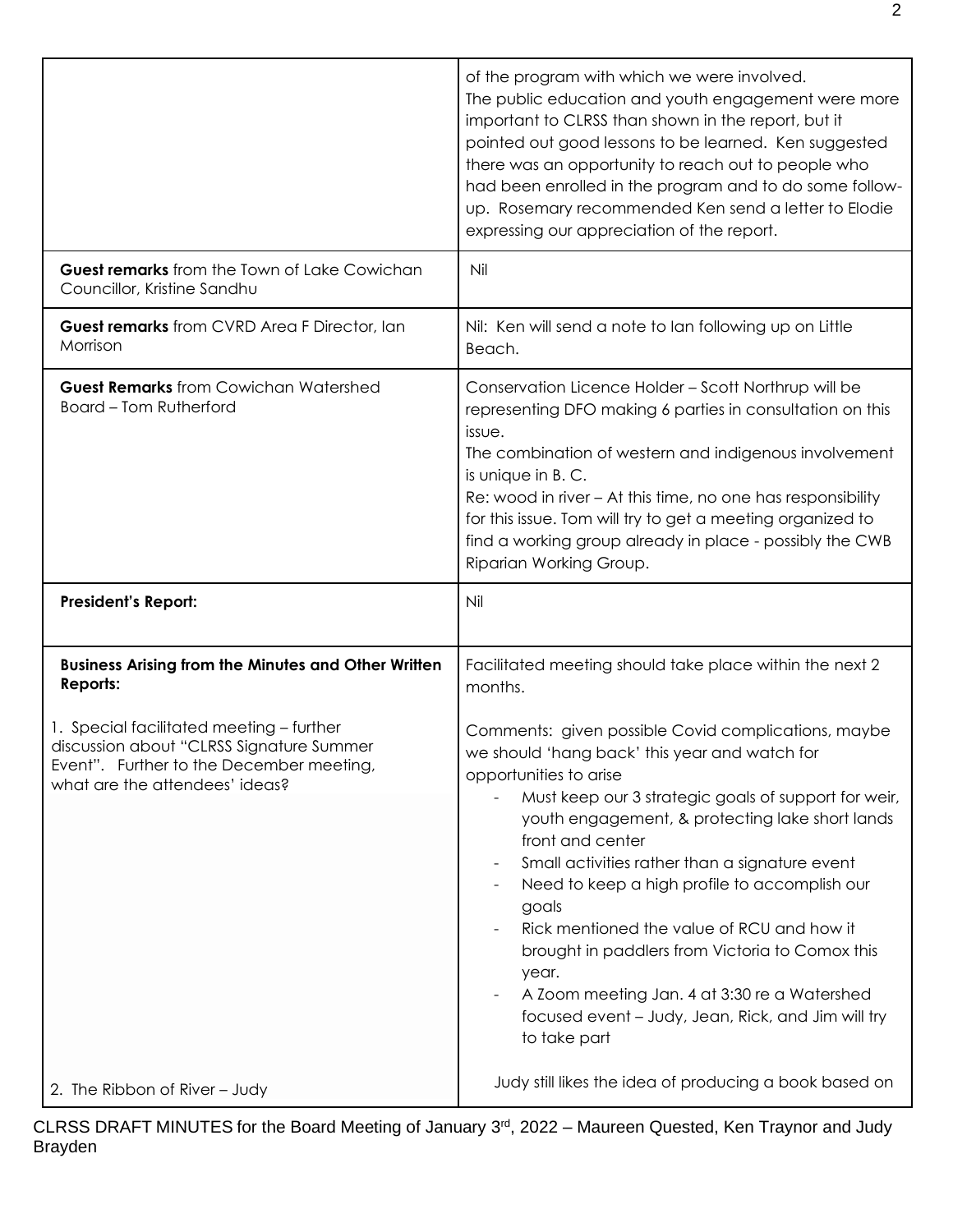|                                                                             | the ribbon of River but has it on hold at this time.                                                                                                                 |
|-----------------------------------------------------------------------------|----------------------------------------------------------------------------------------------------------------------------------------------------------------------|
|                                                                             |                                                                                                                                                                      |
|                                                                             |                                                                                                                                                                      |
|                                                                             |                                                                                                                                                                      |
| Leads conversation and updates ONLY as needed:                              |                                                                                                                                                                      |
| a. Gerald Thom Memorial Native Plant Garden -<br>Lois Atchison              | Nil                                                                                                                                                                  |
| b. Social and Retail Sales - Rosemary Danaher                               | Nil                                                                                                                                                                  |
| c. Monthly Meetings rotating chair for February 2022<br>- Chantelle Carden? | Judy to confirm with Chantelle or come up with alternate.                                                                                                            |
| d. Membership - Maureen Quested                                             | High 70's                                                                                                                                                            |
| e. Fundraising - Maureen Quested                                            | Thrifty cards have brought in \$960 so far. Another order<br>will be made soon. Please let Maureen know what<br>denominations you want to purchase. \$50 to \$1,000. |
| f. Decibel Coalition - Diana Gunderson                                      |                                                                                                                                                                      |
| g. Youth Engagement - Chantelle                                             | Nil                                                                                                                                                                  |
| Carden                                                                      | Nil                                                                                                                                                                  |
| h. Water Monitoring - Bee Greenway and                                      | On hold until summer                                                                                                                                                 |
| Dave De Pape                                                                |                                                                                                                                                                      |
| i. Newsletter - Chantelle Carden                                            | Send Chantelle your submissions, pictures                                                                                                                            |
| j. Paddlesports report - Rick Bryan                                         | Good news on youth engagements with scholarship<br>winner Kadya Banisters attending UVIC & Emily will be<br>back on water soon.                                      |
| j. Fry salvage - Dave DePape                                                | Nil                                                                                                                                                                  |
| k. Gerald Thom Environmental Studies Bursary -                              | Same application requirements this year. Might relook at                                                                                                             |
| Diana Gunderson                                                             | them for next year as applicants don't fit our preferred<br>profile.                                                                                                 |
| I. Cowichan Climate Hub - NILI                                              |                                                                                                                                                                      |
| m. CSSP - Genevieve Singleton (see special                                  | Genevieve was absent due to illness.                                                                                                                                 |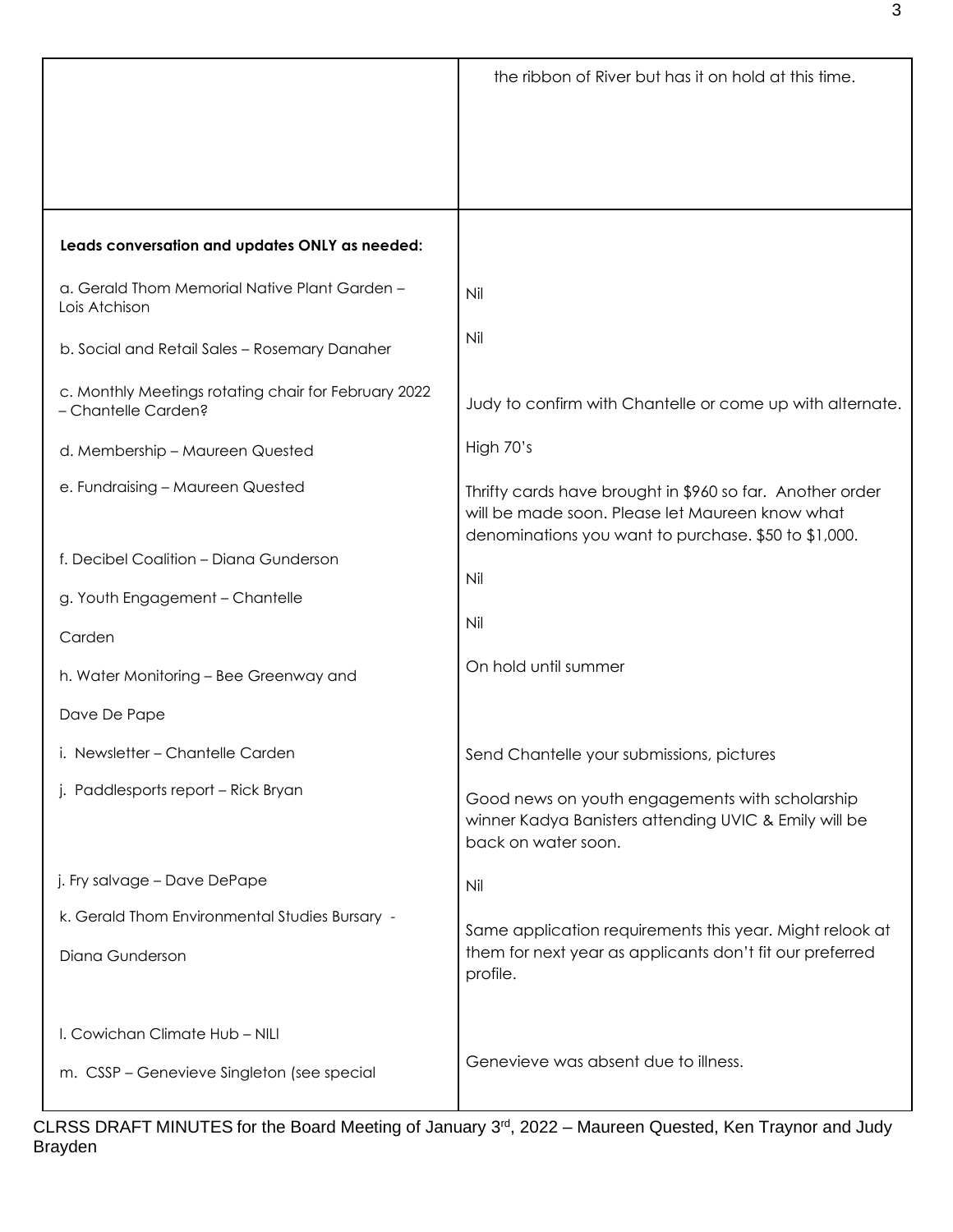| presentation above and Appendix 3 below)                                                                                                                                                                                                                                                                                                                                                                                                                                                                                                                                                                                                                                                                                                                                   |                                                                                                                                                                                |
|----------------------------------------------------------------------------------------------------------------------------------------------------------------------------------------------------------------------------------------------------------------------------------------------------------------------------------------------------------------------------------------------------------------------------------------------------------------------------------------------------------------------------------------------------------------------------------------------------------------------------------------------------------------------------------------------------------------------------------------------------------------------------|--------------------------------------------------------------------------------------------------------------------------------------------------------------------------------|
| n. Lamprey - Genevieve Singleton                                                                                                                                                                                                                                                                                                                                                                                                                                                                                                                                                                                                                                                                                                                                           |                                                                                                                                                                                |
|                                                                                                                                                                                                                                                                                                                                                                                                                                                                                                                                                                                                                                                                                                                                                                            |                                                                                                                                                                                |
|                                                                                                                                                                                                                                                                                                                                                                                                                                                                                                                                                                                                                                                                                                                                                                            |                                                                                                                                                                                |
| New Business: These two items may be handled as<br>one                                                                                                                                                                                                                                                                                                                                                                                                                                                                                                                                                                                                                                                                                                                     |                                                                                                                                                                                |
| 1. Cowichan Estuary Nature Centre - From Jane<br>Kilthei:                                                                                                                                                                                                                                                                                                                                                                                                                                                                                                                                                                                                                                                                                                                  | CENC is applying for an Eco Action Grant with a spring<br>start. Discussion on getting youth involved with CLRSS to                                                            |
| I am contacting you about 1) the potential for<br>partnering on part of this project (especially can we<br>bring education/restoration team and resources to                                                                                                                                                                                                                                                                                                                                                                                                                                                                                                                                                                                                               | meet with youth from CENC with the aim of relationship<br>building and learning re: ongoing restoration.                                                                       |
| work with youth from your local schools to address<br>your restoration priorities at the lake and in the upper<br>watershed (whole of watershed lens) that could also<br>fund contractors from your team and 2) requesting a<br>letter of support for our application. (See Appendix<br>4 below)                                                                                                                                                                                                                                                                                                                                                                                                                                                                           | Consensus was this was a worthy idea and Ken will send a<br>letter of support for their application and will talk to<br>Chantelle to request that she talk directly with Jane. |
| 2.                                                                                                                                                                                                                                                                                                                                                                                                                                                                                                                                                                                                                                                                                                                                                                         |                                                                                                                                                                                |
| From The CSRT:<br>You will have received just before Xmas via Peter<br>Woods the info on large grants available from the<br>Federal govt for "planning community events in 2022<br>after a long period of apart". The due date for<br>applications is JAN. 10!! Well before our next CSRT<br>meeting Jan. 20. This felt like an impossible deadline<br>to decide whether we wanted to implement<br>another Quw'utsun Sta'lo' Skweyul after our last one<br>was just a few months ago. However, Jill Thompson,<br>of Cowichan Watershed Board has come up with a<br>brilliant idea that I think is very intriguing.<br>From Jill: "What comes to mind for me is a<br>watershed-wide weekend-long DIY River Tour, with<br>each group that has something to share doing their |                                                                                                                                                                                |
| own pop-up tent and educational talk/activity in the<br>place that makes sense for them." Also Jill is<br>interested in another brilliant idea of "producing a<br>'tour brochure' which could be a really nice<br>communications piece to highlight what we all love<br>about the watershed, what we worry about, and<br>who is doing what to improve things - a bit like the<br>Local Food map that CGC produces, including<br>indigenous place names and stories/interests, so that<br>isn't an event of course but if there was a watershed-                                                                                                                                                                                                                            |                                                                                                                                                                                |

CLRSS DRAFT MINUTES for the Board Meeting of January 3<sup>rd</sup>, 2022 – Maureen Quested, Ken Traynor and Judy Brayden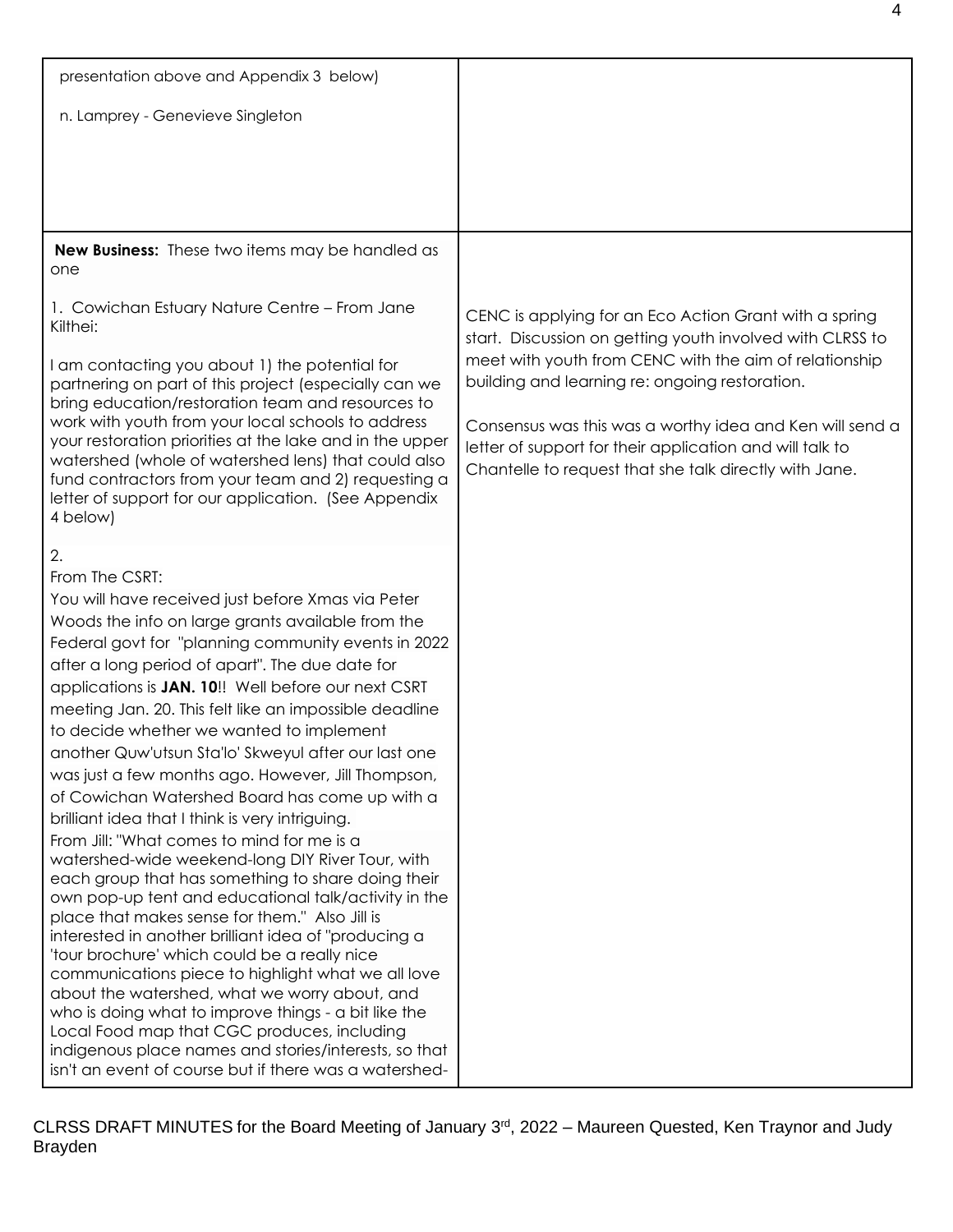| wide tour as an event, then that could be a 'value<br>added' piece that goes beyond the 'event'."                                                                                                                                                                                                                                                                                                                                                                                                                                                                                                                                                                                                                                                                                                                                                                                                                                                                                                                                                                                                                                                                                                                                                                                                                                                                 |                                                                                                                        |
|-------------------------------------------------------------------------------------------------------------------------------------------------------------------------------------------------------------------------------------------------------------------------------------------------------------------------------------------------------------------------------------------------------------------------------------------------------------------------------------------------------------------------------------------------------------------------------------------------------------------------------------------------------------------------------------------------------------------------------------------------------------------------------------------------------------------------------------------------------------------------------------------------------------------------------------------------------------------------------------------------------------------------------------------------------------------------------------------------------------------------------------------------------------------------------------------------------------------------------------------------------------------------------------------------------------------------------------------------------------------|------------------------------------------------------------------------------------------------------------------------|
| I am super keen on doing a "tour" day. We could do<br>it with less work than Quw'utsun Stalo' Skwyul<br>(Cowichan River Day) we have done in 2017, 2019<br>and 2021 at Black Bridge beach generously hosted<br>by Cowichan Tribes. It is hoped that Cowichan<br>Tribes would co-host with CSRT again. I have had<br>conversation with Tim and he is interested, but we<br>have to wait till after the holidays to see what<br>Cowichan Tribes' thoughts are. Jill suggests<br>that CWB can perhaps help with the grant<br>application, managing funds and other details. I<br>would be keen on working on the grant application<br>and coordinating the event with CSRT, CT and CWB<br>being the co-host. I know that many of our<br>Cowichan elders and knowledge keepers would be<br>interested in being engaged.<br>If there are any groups out there already thinking of<br>applying for some sort of Watershed focused event<br>Jill suggests that we all apply together so we are not<br>competing against each other.<br>If you are interested in this idea at all, please join us<br>in a zoom meeting Tuesday, Jan. 4, 3:30 pm. Sorry for<br>short notice, I have been consumed with family and<br>laying low with a bad cold. If you cannot attend<br>and are interested please write to me and send me<br>your thoughts!!<br>In stewardship, Genevieve |                                                                                                                        |
| <b>Stewardship Community Reports:</b>                                                                                                                                                                                                                                                                                                                                                                                                                                                                                                                                                                                                                                                                                                                                                                                                                                                                                                                                                                                                                                                                                                                                                                                                                                                                                                                             |                                                                                                                        |
| 1. Cowichan Stewardship Roundtable - Tom<br>Rutherford                                                                                                                                                                                                                                                                                                                                                                                                                                                                                                                                                                                                                                                                                                                                                                                                                                                                                                                                                                                                                                                                                                                                                                                                                                                                                                            | Speaker: Ken Gray of Mill Bay & District Conservation<br>Society - 7000 Coho were moved upstream on<br>Shawnigan Creek |
| Motion to Adjourn                                                                                                                                                                                                                                                                                                                                                                                                                                                                                                                                                                                                                                                                                                                                                                                                                                                                                                                                                                                                                                                                                                                                                                                                                                                                                                                                                 | <b>Moved by Rosemary Danaher</b>                                                                                       |
| <b>Important Upcoming Dates:</b><br>Feb 7, 2022 06:30 AM<br>Mar 7, 2022 06:30 AM<br>Apr 4, 2022 06:30 AM<br>May 2, 2022 06:30 AM<br>Jun 6, 2022 06:30 AM                                                                                                                                                                                                                                                                                                                                                                                                                                                                                                                                                                                                                                                                                                                                                                                                                                                                                                                                                                                                                                                                                                                                                                                                          |                                                                                                                        |

CLRSS DRAFT MINUTES for the Board Meeting of January 3<sup>rd</sup>, 2022 – Maureen Quested, Ken Traynor and Judy Brayden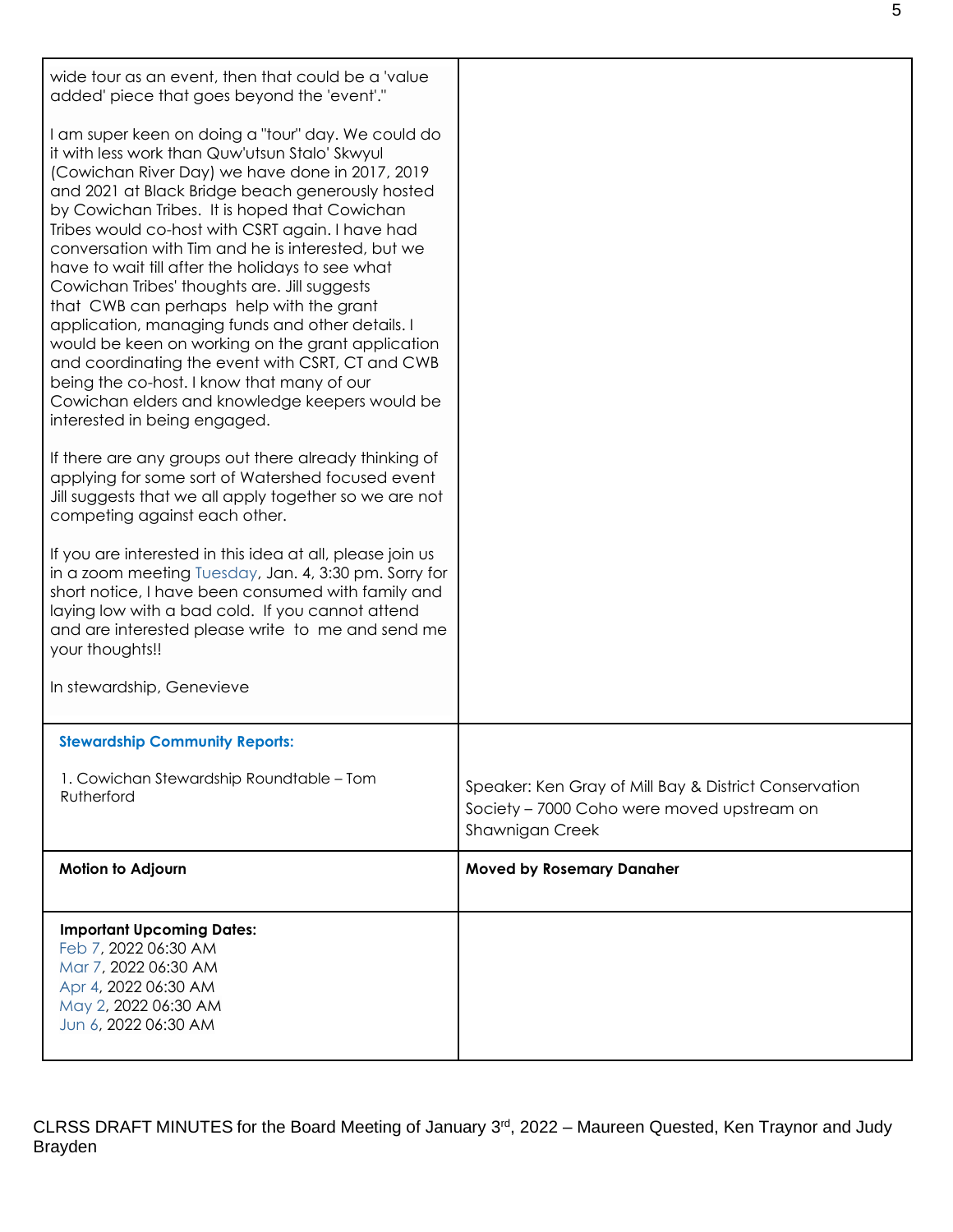| 1. Increase awareness of and support for building 2. Increase Youth Engagement<br>the new weir                                                                                                                                                 |                                                                                                                                                                 |
|------------------------------------------------------------------------------------------------------------------------------------------------------------------------------------------------------------------------------------------------|-----------------------------------------------------------------------------------------------------------------------------------------------------------------|
| <b>Goals</b><br>Increase public support<br>Increase community understanding<br>of new weir benefits<br>Increase public awareness of how<br>climate change is driving the need for<br>a new weir                                                | <b>Goals</b><br>Increase youth membership<br>Re-establish Lake Studies program<br>Collaborate with other valley youth<br>programs<br>Establish youth roundtable |
| 3. Protect Lake Shore Lands                                                                                                                                                                                                                    |                                                                                                                                                                 |
| Goals<br>Protect critical undeveloped<br>$\bullet$<br>shoreline and tributary habitat<br>Promote protection for Shaw Creek<br>$\bullet$<br>watershed<br>Expand shoreline riparian habitat<br>$\bullet$<br>restoration work to tributary creeks |                                                                                                                                                                 |

|                                                                      | <b>APPENDIX 2 - CLRSS December 2021 Treasurer's Report</b>     |              |               |                     |                              |                       |               |  |
|----------------------------------------------------------------------|----------------------------------------------------------------|--------------|---------------|---------------------|------------------------------|-----------------------|---------------|--|
|                                                                      |                                                                |              |               | <b>CASH in Bank</b> | <b>Cheques/Transfer</b><br>s | <b>Available Cash</b> |               |  |
|                                                                      | <b>CLRSS General Account</b>                                   |              |               | 10,936.19           |                              | 10,936.19             |               |  |
|                                                                      | to be deposited                                                |              |               |                     |                              |                       |               |  |
|                                                                      | Salmon fry rescue funds                                        |              |               |                     |                              | 1,934.21              |               |  |
| <b>Total Cash Available for CLRSS General Activities</b><br>9,001.98 |                                                                |              |               |                     |                              |                       |               |  |
|                                                                      | <b>Bursary Account Total</b><br>6.697.65                       |              |               |                     |                              |                       |               |  |
|                                                                      | CLRSS 2021/2022 Financial Report Budget to Actual - 31/12/2021 |              |               |                     |                              |                       |               |  |
|                                                                      |                                                                |              |               |                     |                              |                       |               |  |
|                                                                      |                                                                |              |               |                     |                              |                       |               |  |
|                                                                      | <b>Revenue</b>                                                 |              |               |                     | <b>Expenditures</b>          |                       |               |  |
|                                                                      | Category                                                       | <b>Budge</b> | <b>Actual</b> |                     | Category                     | <b>Budget</b>         | <b>Actual</b> |  |
|                                                                      | <b>Total</b><br><b>Revenue</b>                                 | 4500         | 4,205.9       |                     | <b>Total Expenditures</b>    | 4,500.0<br>0          | 3,502.10      |  |
|                                                                      | Memberships                                                    | 1400         | 1,180.0<br>O  |                     | Signs                        | 0                     | 257.00        |  |
|                                                                      | Donations                                                      | 2000         | 1,041.7<br>5  |                     | Accounting                   | 100                   |               |  |

CLRSS DRAFT MINUTES for the Board Meeting of January 3rd, 2022 – Maureen Quested, Ken Traynor and Judy Brayden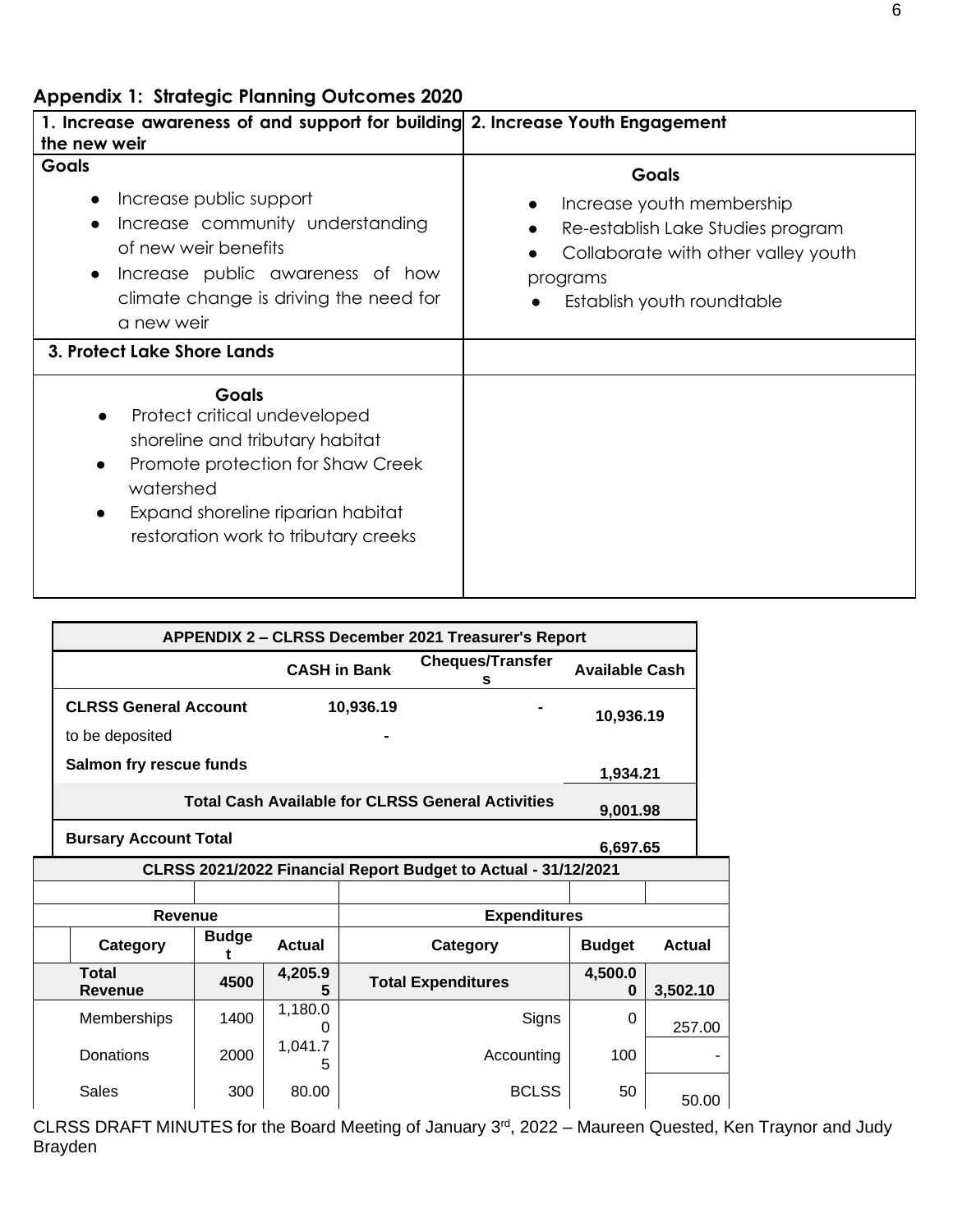| Fundraising | 800 | 1,904.2<br>0 | Society Fees                     | 250              |              |
|-------------|-----|--------------|----------------------------------|------------------|--------------|
| Interest    | 0   | 0            | <b>Printing Costs</b>            | 400              |              |
|             |     |              | Purchase for Sales               | 100              | 218.40       |
|             |     |              | <b>Gifted Apparel</b>            | 100              |              |
|             |     |              | Insurance                        | 0                | 876.00       |
|             |     |              | <b>Bank Charges</b>              | 100              | 11.00        |
|             |     |              | <b>Office Expenses</b>           | 200              | 97.92        |
|             |     |              | Courses & Mtgs                   | $\boldsymbol{0}$ |              |
|             |     |              | <b>CSSP Activities</b>           | 0                |              |
|             |     |              | <b>River CU</b>                  | 0                | 166.65       |
|             |     |              | <b>Fundraising Expenses</b>      | 100              |              |
|             |     |              | Misc. other                      | 500              | 34.45        |
|             |     |              | <b>Transfers to Bursary Fund</b> | 500              | 754.74       |
|             |     |              | Fry Rescue                       | 300              |              |
|             |     |              | <b>Landowner Education</b>       | 500              |              |
|             |     |              | <b>GT Memorial Garden</b>        | 400              |              |
|             |     |              | Website Update                   | 100              | 24.26        |
|             |     |              | Watershed Art Project            | 800              | 1,011.6<br>8 |
|             |     |              |                                  |                  |              |
|             |     |              |                                  |                  |              |

| Fundraising | 800 | 1,904.2 |
|-------------|-----|---------|
| Interest    |     |         |

## **APPENDIX 3**

Dear CLRSS members, please find below the link that will take you to the extensive report written by Elodie Roger, who was in charge of our field team this past summer. The CSSP team is so grateful for the past 7 years of vision and hard work done by CLRSS.

In stewardship, Genevieve

You can gain access to the report by clicking on the link below. The link will be valid until March 31 2022 so make sure you save a copy on your computer before the end of March!

[CSSP Interim Report 2021\\_Final Dec 17.pdf](https://netorgft8809247-my.sharepoint.com/:b:/g/personal/elodie_originsenvironmental_com/Ebv2Xm7Fk3dAkwVtBY-YZ7oBiHOaXbVFKYtYvT2qLgyBoA?e=ydxU4w)

CLRSS DRAFT MINUTES for the Board Meeting of January 3rd, 2022 – Maureen Quested, Ken Traynor and Judy Brayden